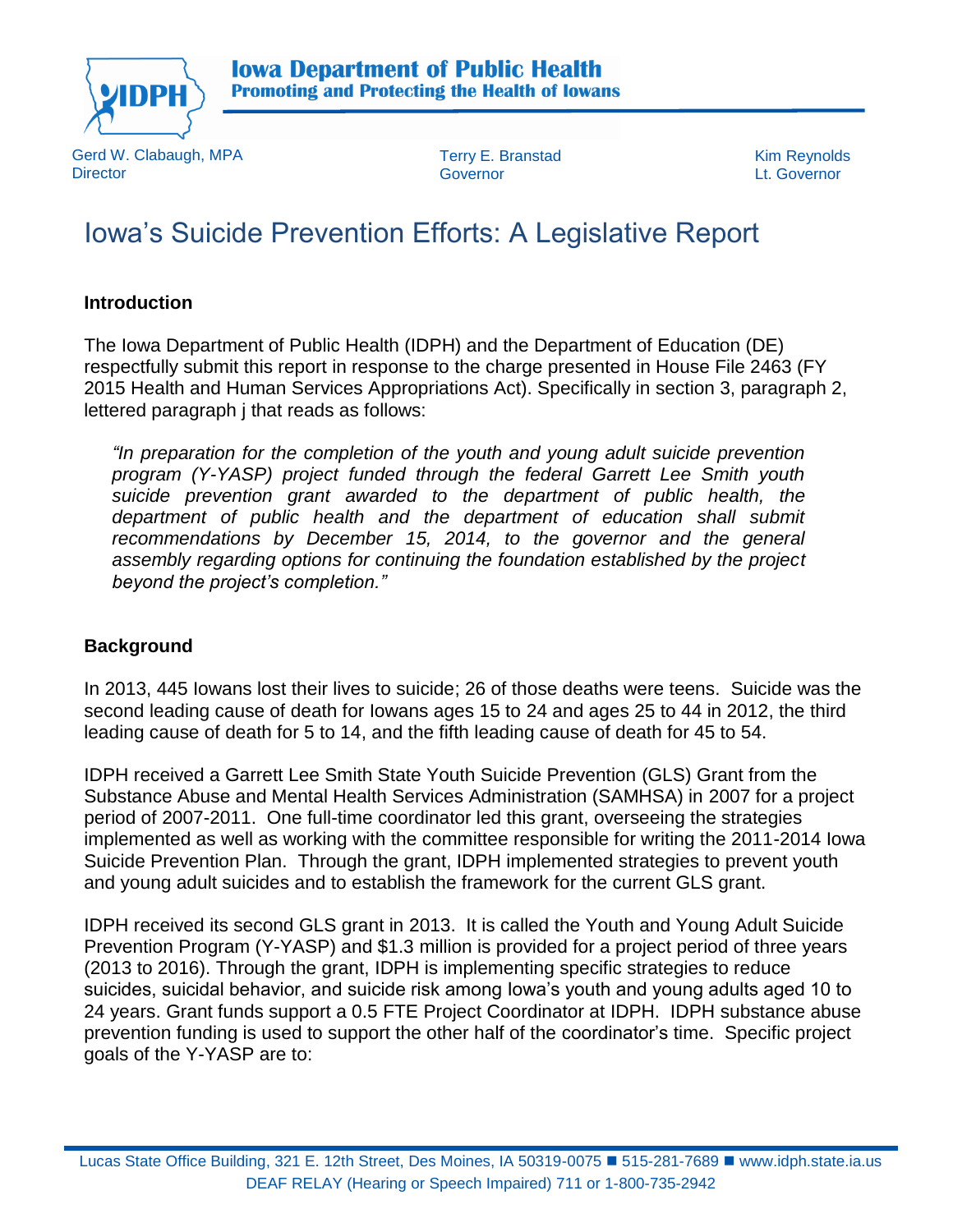- Ensure suicide prevention best practices are integrated into Iowa's youth and young adult serving programs;
- Screen all youth and young adults who seek substance abuse treatment for suicide risk;
- Implement an evidence-based gatekeeper program for middle and high school educators in all Iowa's middle/junior high and high schools;
- Provide trauma informed care and other evidence-based practice trainings for providers who work with those at risk of suicide and with co-occurring disorders; and
- Promote suicide prevention resources through the implementation of a media campaign that emphasizes social media and targets youth and young adults.

Related IDPH and DE projects also play a role in suicide prevention. These include:

- IDPH coordination of the Y-YASP activities with the Your Life Iowa program. Your Life Iowa was established by a General Fund appropriation in 2012 as a resource for Iowans seeking help and information about bullying and youth suicide prevention. Your Life Iowa services are provided via website (http://www.yourlifeiowa.org), a toll free telephone hotline, and texting. Your Life Iowa has been funded at \$50,000 per year. IDPH directs all of the funding to its external contractor.
- IDPH implementation of Screening, Brief Intervention, and Referral to Treatment (SBIRT). This 2012 federal grant from the U.S. Department of Health and Human Services, Substance Abuse and Mental Health Services Administration (SAMHSA) uses nationally accepted screening tools (including the Patient Health Questionnaire-9) to identify substance use and mental health issues, including suicide. Screenings are conducted at 14 sites, including Federally Qualified Health Centers and the Iowa National Guard.
- The DE was awarded two grants in October 2014 that are not specific to suicide prevention but that are expected to have a positive effect on suicide prevention efforts. These grants are Now Is the Time (NITT)-Project AWARE, from SAMHSA, and the School Climate Transformation (SCT) Grant, from the U.S. Department of Education. These grants are complementary to one another with aligned goals.
- IDPH was awarded a Partnerships for Success grant in October 2014 to address underage alcohol use including binge drinking. As part of this grant, collaborations will be developed and strengthened at the state and community levels to improve both substance abuse and suicide prevention efforts.

## **Grant Activities**

The Y-YASP project is a three-year project, with the first 15 months completed. During these 15 months, the following key activities have been implemented:

 Mental health screening at 20 IDPH-funded substance abuse treatment programs is ongoing. The PHQ-9 is being utilized with all 10-24 year old clients at intake/admission, with many programs using it with all their clients. Approximately 13,500 Iowans were screened in this manner during the first year of the project. Full data collection processes are under development to support appropriate consent for the project.

Representatives of these substance abuse treatment programs visit regularly to discuss the project. During recent meetings, the following feedback was shared: 1) A lot of referrals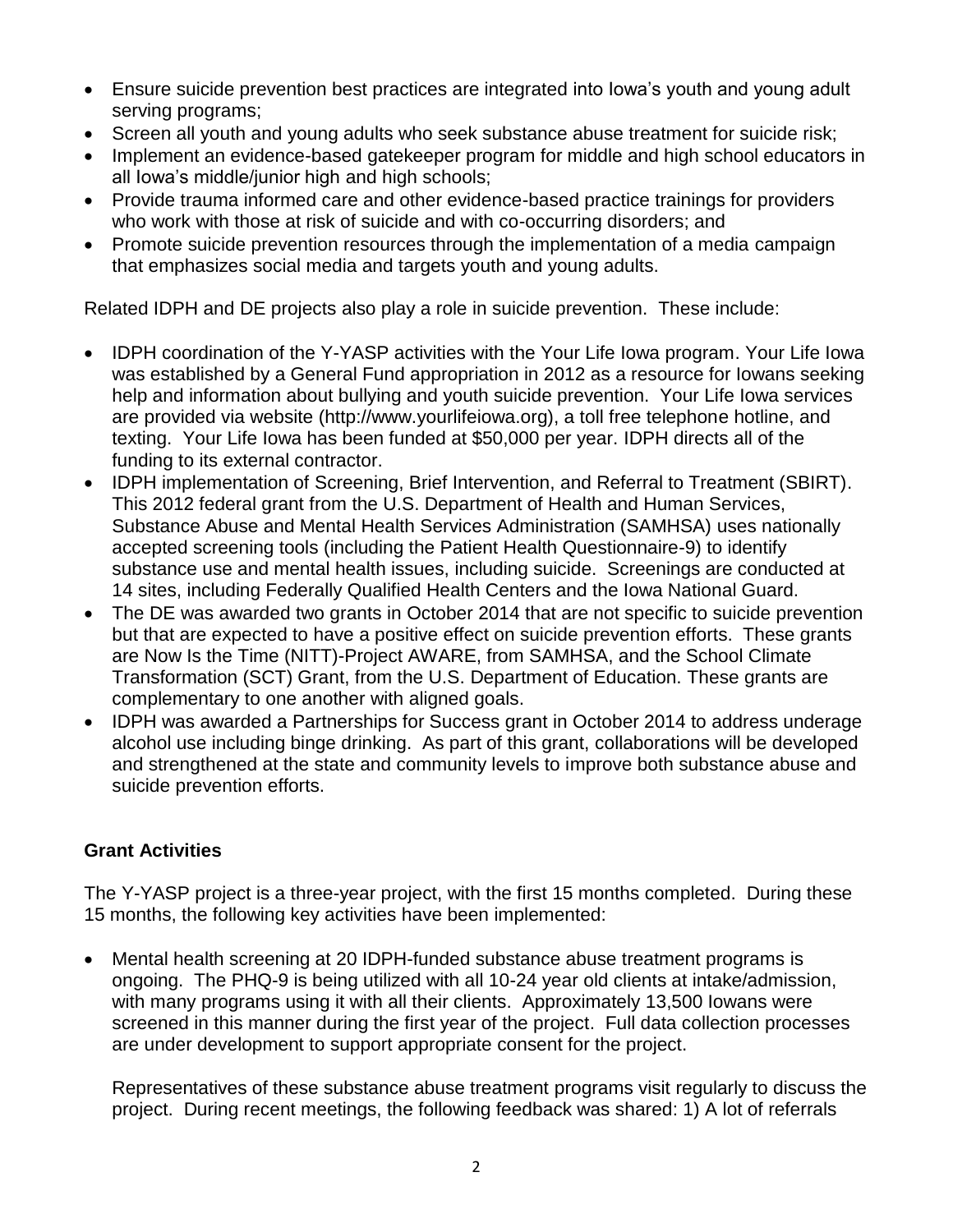have come about due to the screening and there is a sense of better client engagement between the client and clinician; and 2) Reviewing the questions and scores with clients has reassured both clients and their guardians that what they may be feeling, seeing, and experiencing is real.

- Implementation of an evidence-based gatekeeper program for middle and high school educators in all Iowa's middle/junior high and high schools is underway. Y-YASP is utilizing Kognito Gatekeeper Trainings for Educators [\(http://iowa.kognito.com/\)](http://iowa.kognito.com/). The trainings became available in early August 2014 for the 2014-15 school year. Through December 1, 2014, 870 trainings have been initiated by Iowa educators, with over 630 trainings completed. Promotional materials have been distributed through e-mails, via listservs and newsletters, and at education-related conferences. IDPH and DE have collaborated closely in the promotion of this resource.
- Promotion of the Your Life Iowa [\(http://www.yourlifeiowa.org/\)](http://www.yourlifeiowa.org/) resource is ongoing. This is a resource where youth, parents and school personnel can get immediate help and information about bullying and youth suicide. Services are offered via the website, a toll free telephone hotline, and texting. More than 4,300 print promotional materials have been distributed across the state in addition to paid advertising via radio, newsprint, and social media.

## **Other Activities**

The IDPH Project Coordinator, in addition to managing the implementation of the Y-YASP project, has worked to strengthen other suicide prevention efforts in Iowa. This work has focused on specific populations but also the general population, with no age restrictions. This work has included:

- IDPH reconvened the Iowa Suicide Prevention Planning Group (Group) in August 2014. The Group accepted the charge to: A) Revise the Iowa Suicide Prevention Plan 2011-2014; B) Provide recommendations for implementing the Plan and to review the Plan regularly; and C) Provide guidance and direction to suicide prevention efforts in Iowa. The Group has met monthly and has identified the goals (See Appendix A on page 6) to be included in the Plan and are working on objectives and the rest of the Plan as well as identifying current suicide prevention practices in use across the state. The Group has utilized the 2012 National Strategy for Suicide Prevention: Goals and Objectives for Action (Surgeon General, 2012) as the framework for the Plan. This group has approximately 20 members representing diverse experiences and organizations (See Appendix B on page 7 for a list of member organizations).
- The Project Coordinator has presented to a variety of state and local groups on suicide prevention resources and efforts. In addition, he has coordinated trainings by pairing various local suicide prevention experts with interested groups across the state. Upcoming trainings include the 2015 Governor's Conference on Substance Abuse and the 2015 Iowa Veterinary Medical Association Conference.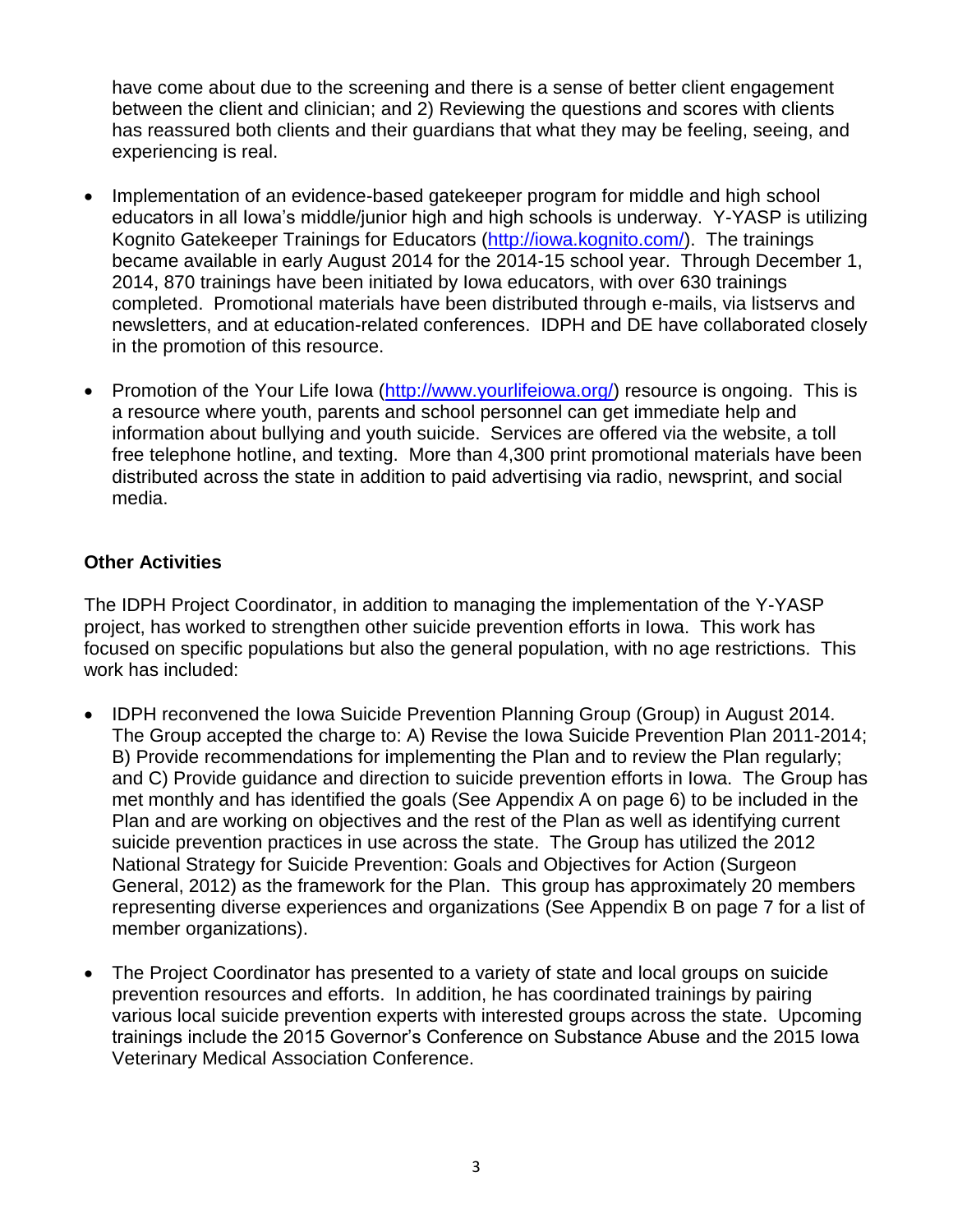The Project Coordinator supports local suicide prevention coalitions. This is done through correspondence, meeting with leadership and/or attending coalition meetings, providing resources and support, and establishing connections across coalitions.

#### **Recommendations**

The Y-YASP project was established to reduce the number of youth and young suicides. Other projects implemented through IDPH and DE also support broad suicide prevention efforts, but Iowa does not have a comprehensive, unified approach to suicide prevention. The following recommendations are offered to build upon the framework established through the Y-YASP project and to develop a comprehensive suicide prevention approach:

- 1. Empower the Iowa Suicide Prevention Planning Group to continue its work and to meet at least quarterly to provide ongoing recommendations to strengthen and improve suicide prevention efforts across Iowa and across the lifespan.
- 2. Establish and fund at least one full-time suicide prevention coordinator to: lead the Iowa Suicide Prevention Planning Group; manage the Your Life Iowa initiative; liaison with any state and community personnel; and support suicide prevention efforts across the lifespan and across Iowa. In conjunction with the Iowa Suicide Prevention Planning Group, the coordinator would:
	- a. Encourage ongoing discussions and partnerships across the public and private sectors about suicide prevention. Support efforts to recognize how improved health and mental health, substance abuse prevention, education, employment, community connectedness, and improved relationships all play a role in suicide prevention.
	- b. Work across state departments and statewide organizations to institute mental health screenings. IDPH, as part of the GLS grant, should have this done for 10-24 year-olds in substance abuse treatment programs by the end of the grant period. Mental health screenings like the PHQ-9 should be for all ages and in a variety of settings, including but not limited to law enforcement (jails, prisons, and community corrections) education (primary, secondary, and college), medical settings (primary care, hospitals, and counseling centers), and employee assistance programs.
	- c. Encourage government and non-governmental organizations to adopt protocols for helping Iowans at high risk of suicide, and in responding to a suicide death (postvention). Model protocols, based on research, can be developed by the Iowa Suicide Prevention Planning Group.
	- d. Explore opportunities to train Iowans the general population or specific subgroups in evidence-based suicide prevention such as or similar to the Kognito Gatekeeper trainings. Promote a blend of online and in-person training opportunities to allow for a wide reach (online trainings) and in-depth or intensive exercises (in-person). This would vary depending on the population to be served and available resources, but any increase in trained Iowans improves the overall health of our state. Where applicable,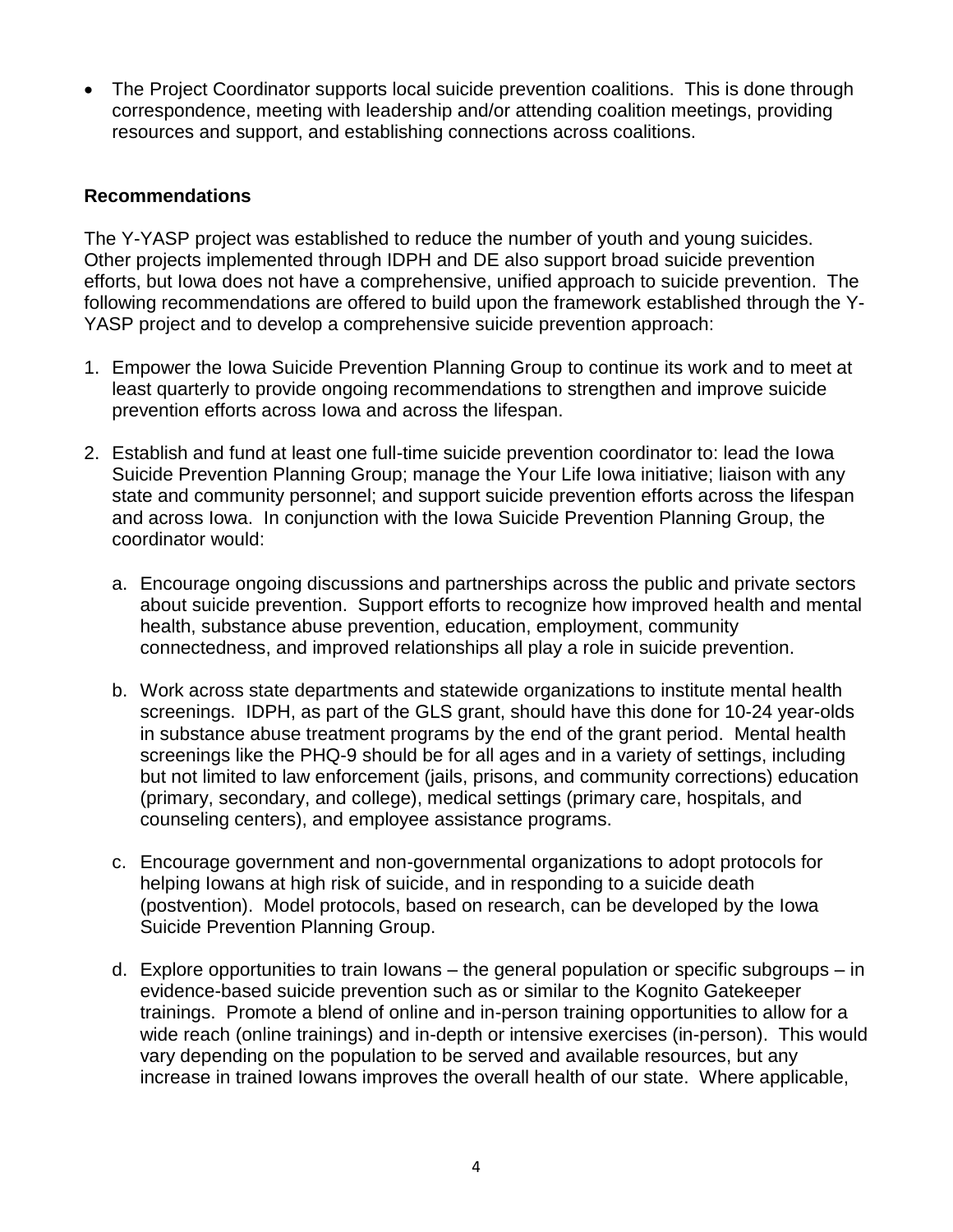clearly define training expectations and standards for specific populations such as school personnel, first responders, and jail staff.

3. Continue to provide stable support for Your Life Iowa website, hotline, and texting services at \$50,000.

## **Conclusion**

After being identified in 2012 as the only state in the nation to not have certain suicide prevention activities in place, Iowa has made significant progress toward supporting a coordinated, comprehensive, evidence-based suicide prevention effort. The federal grant funding that made this progress possible will conclude in 2016. It is critical that Iowa commit to sustaining and continuing this important, life-saving work. This report provides information documenting the efforts undertaken so far to prevent suicides, especially those by youth and young adults, and outlines what can be done to strengthen efforts to ensure all Iowans are safe from suicide.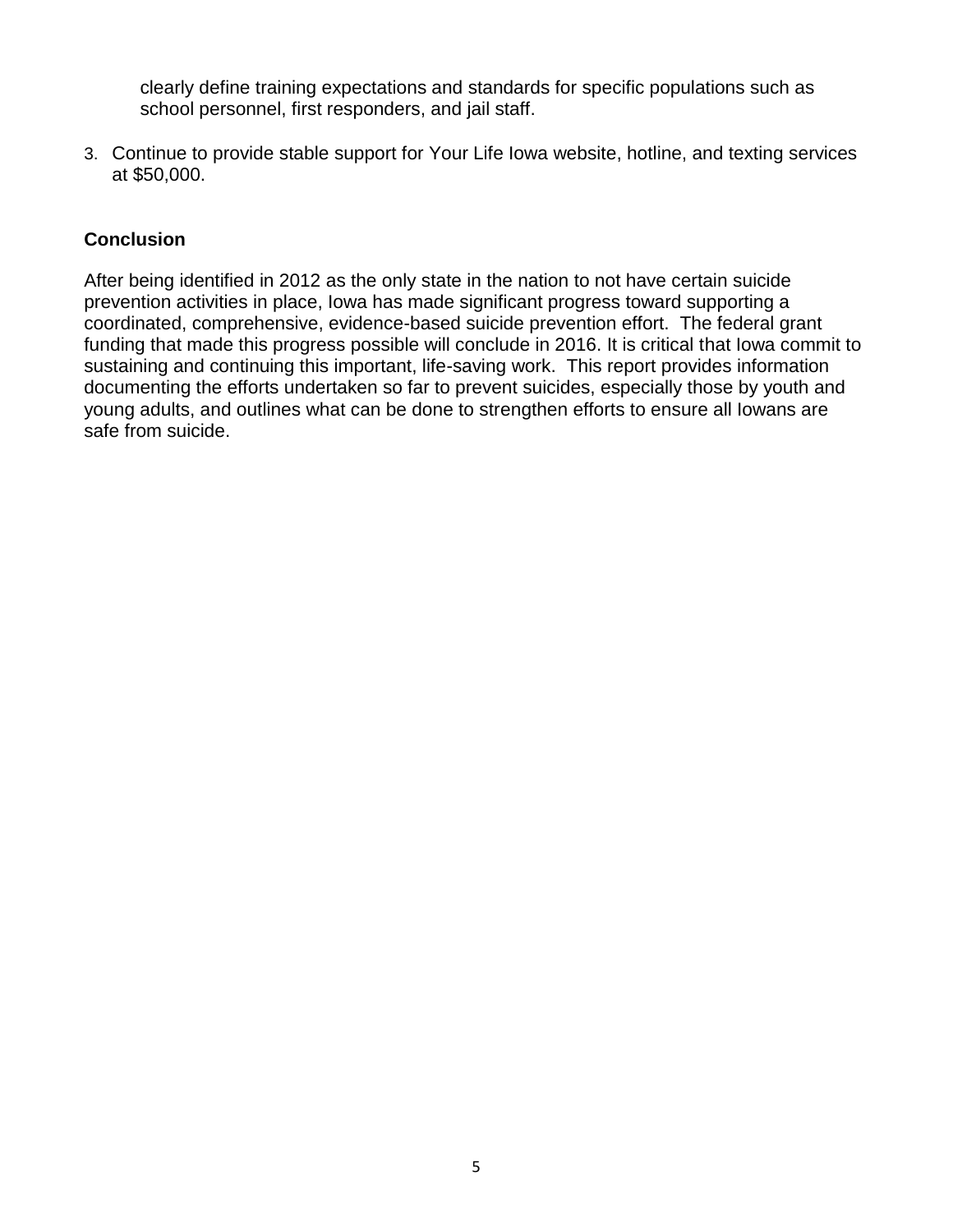## **Appendix A. Iowa Suicide Prevention Plan 2014-2017 Goals**

GOAL 1. Identify and coordinate suicide prevention activities across multiple sectors and settings.

GOAL 2. Increase knowledge of the factors that offer protection from suicidal behaviors and that promote wellness and recovery.

GOAL 3. Provide training to community gatekeepers and service providers on the prevention of suicide and related behaviors.

GOAL 4. Promote suicide prevention as a core component of health care services. This shall include the promotion and implementation of effective clinical and professional practices for assessing and treating those identified as being at risk for suicidal behaviors.

GOAL 5. Provide care and support to individuals affected by suicide deaths and attempts to promote healing and implement community strategies to help prevent further suicides.

GOAL 6. Collect data and research findings, and utilize throughout Iowa suicide prevention efforts.